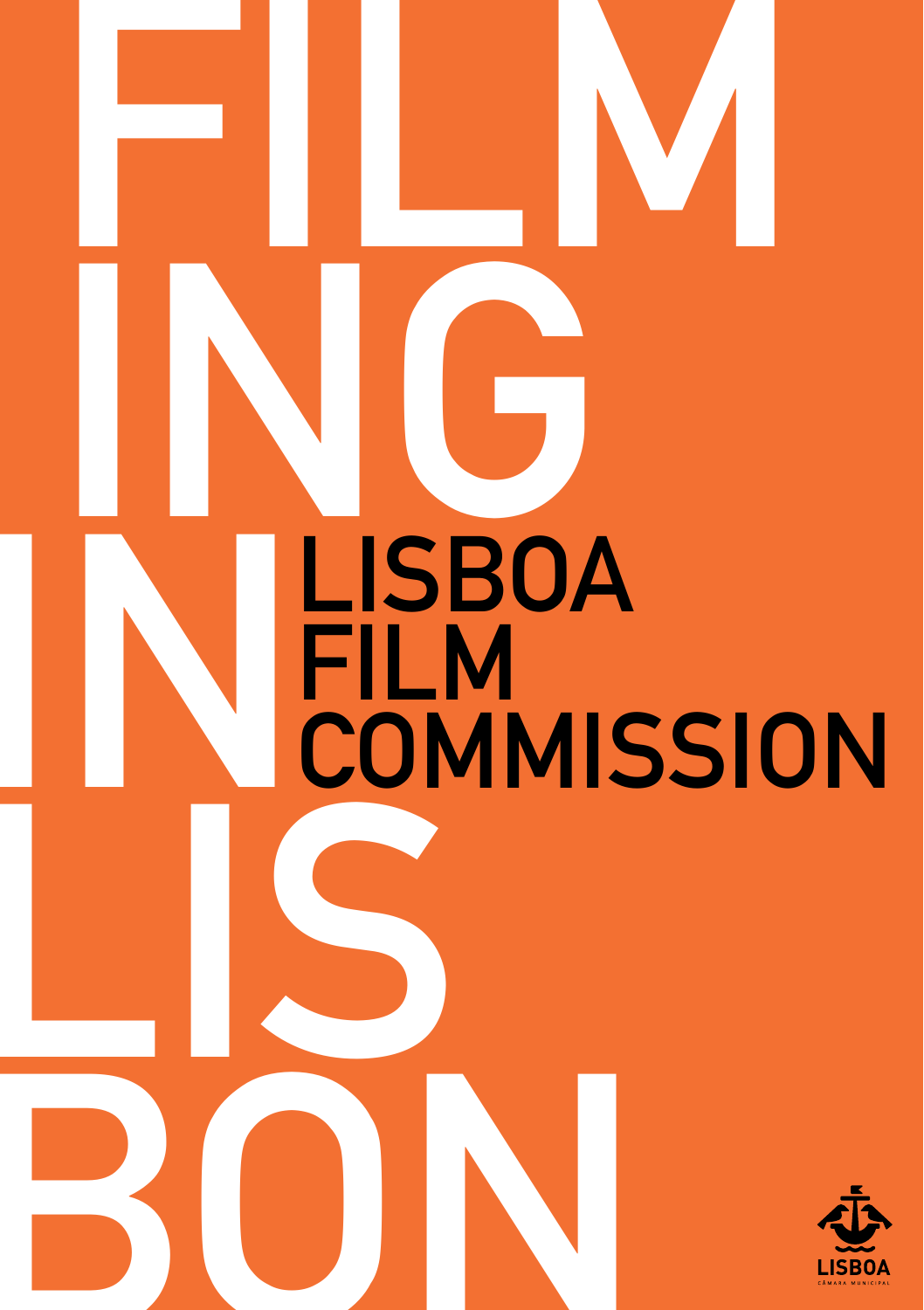**FILM ING IN**<br> **LISBOA**<br>
COMMIS **LIS BON FILM COMMISSION**

We have included in this guide the instructions that must be followed in order to film in Lisbon. It is aimed at film, tv and commercial professionals, photographers, students or private individuals who have a film or photo project.

Since the creation of Lisboa Film Commission in 2012 by the Lisbon City Council, we are seeing an exponential growth not only in the audiovisual area but also in tourism, which essentially focuses on the same areas requested for filming.

On the other hand, between 2012 and 2014 there was an administrative reorganization of the city of Lisbon, implying the transfer of some governmental competence down Parish Councils.

The recent fiscal legislation approved by the Government, whose goal is to attract film industry investment in our country, will reinforce the growing tendency to select Lisbon as a filming destination.

It is therefore necessary to improve the work that has been developed by Lisbon City Council, in order to facilitate the access and logistics necessary for film, tv and advertising productions, but also to promote a healthy balance between the expectations and interests of producers and the needs and quality of life of the residents of Lisbon.

This is the purpose of this guide, but we recommend that for more complex film productions you contact Lisboa Film Commission in advance.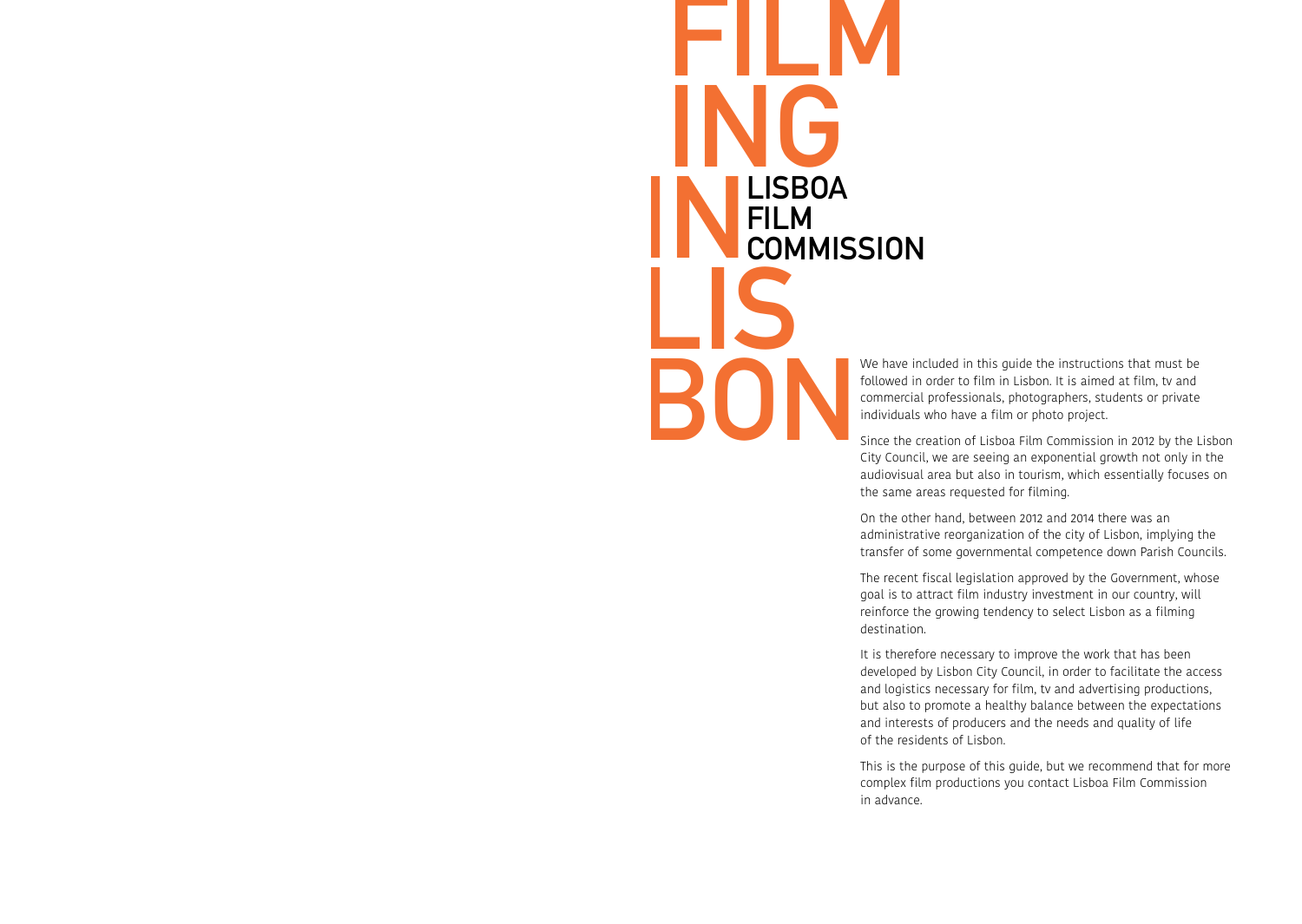# **APPLICATION FOR A PERMIT > STEP BY STEP**<br>
Necessary permits<br>
Fees applied<br> *Bout to apply*<br> **Deadlines.** application analysis and permit issuing<br> **APPLICATION FOR MUNICIPAL SUPPORT**<br>
Non-Financial support<br> **Engineering Su**

- **Necessary permits 5**
	- **Fees applied 6**
	- **How to apply 7**
- **Deadlines: application analysis and permit issuing 9**

#### **APPLICATION FOR MUNICIPAL SUPPORT 11**

- **Non-Financial support 11**
	- **Financial support 13**

## **WHILE FILMING 15**

- **Choice of locations 15**
- **Filming in private property or other locations**

02

- **(Out of municipal jurisdiction) 16**
	- **Informing local residents 16**
	- **Parking and traffic holds 17**
- **Installing equipment and structures 18**
	- **Aerial shootings 18**
		- **Noise 19**
	- **Public lighting 19**
- Presence of the Police and support of<br>Firearms, explosives and pyrotected<br>Insurance and res<br>Shocking the Shocking of the Shocking of the Shocking of the Shocking of the Shocking of the Shocking of the Shocking of the Shock **Presence of the Police and support of the Fire Brigade 19**
	- **Animals on set 20**
	- **Firearms, explosives and pyrotechnical materials 20**
		- **Cleaning and catering 21**
			- **Weather day 21**
		- **Insurance and responsibility on set 21**
			- **Shooting supervision 21**
			- **Image rights and copyrights 22**
				- **USEFUL CONTACTS 24**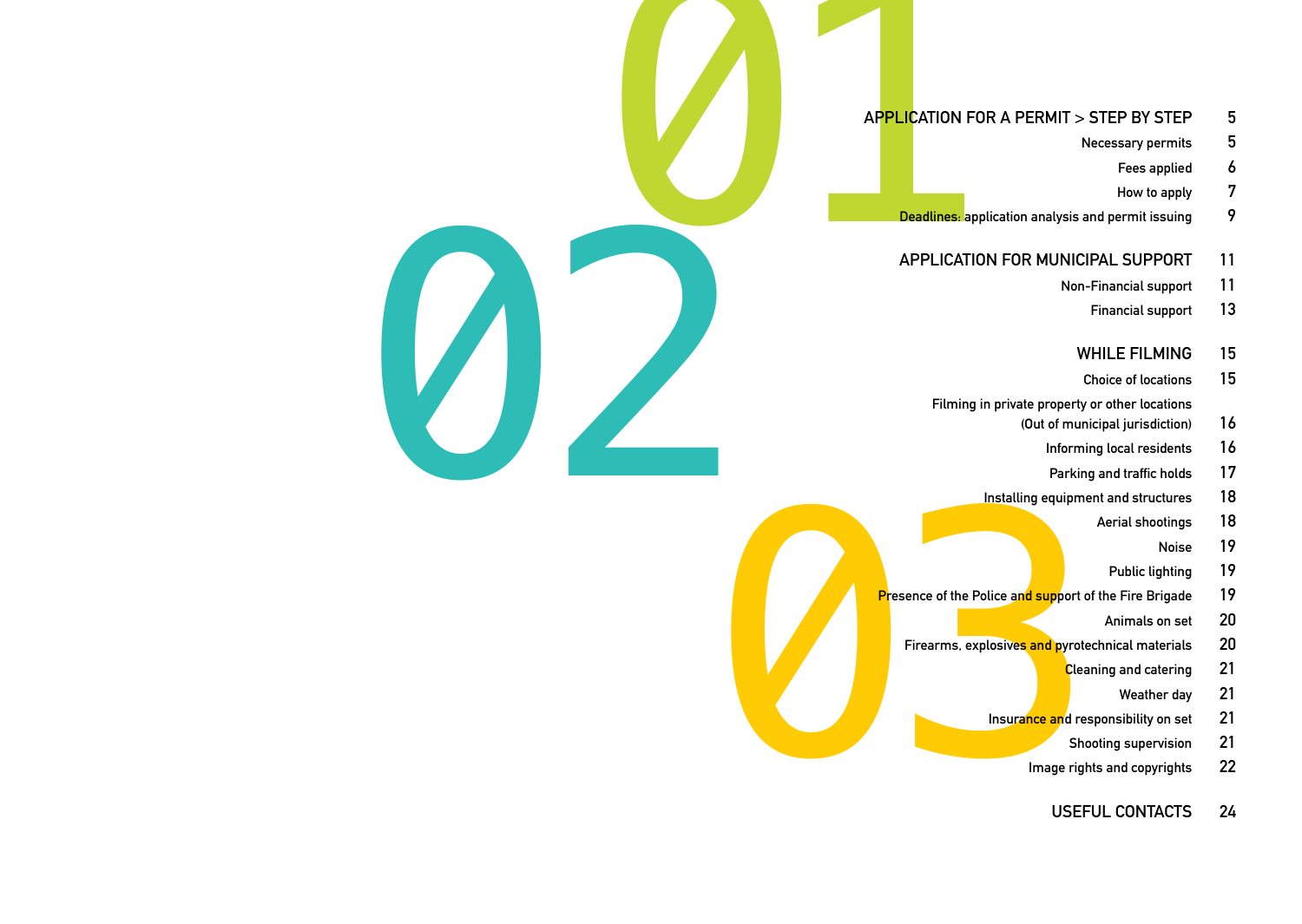

# **APPLICATION FOR A PERMIT > STEP BY STEP**

# **NECESSARY PERMITS**

| <b>SHOOTINGS</b>                                                                                       | <b>LISBON</b><br><b>MUNICIPALITY</b><br><b>PERMIT</b> | <b>LISBON PARISH</b><br><b>COUNCILS</b><br><b>PERMIT</b> |
|--------------------------------------------------------------------------------------------------------|-------------------------------------------------------|----------------------------------------------------------|
| Film/Photograph in public space (whatever the size of the team<br>and the equipment used)              | Yes                                                   | No                                                       |
| Film/Photograph in private property without parking in the street                                      | <b>No</b>                                             | <b>No</b>                                                |
| Film/Photograph in private property with parking in the street                                         | Yes                                                   | No                                                       |
| Film/Photograph in municipal facilities <sup>1</sup>                                                   | Yes                                                   | No                                                       |
| Film/Photograph in municipal facilities with parking in the street                                     | <b>Yes</b>                                            | No                                                       |
| Film/Photograph in spaces outside Lisbon City Council's<br>jurisdiction                                | <b>No</b>                                             | No                                                       |
| Film in interior locations under the jurisdiction of Parish<br>Councils, without parking in the street | <b>No</b>                                             | <b>Yes</b>                                               |

1 The municipal facilities include all the interior locations under the jurisdiction of the Lisbon Municipality or the Parish Councils, such as cemeteries, markets / fairs, sports infrastructures, museums, palaces, public elementary schools, the Cold Greenhouse, Monsanto (the largest green park in Lisbon) and others. (To check if the location where you want to film is part of Lisbon City Council's jurisdiction please check this link: https://informacoeseservicos.lisboa.pt/contactos/ diretorio-da-cidade, or contact Lisboa Film Commission).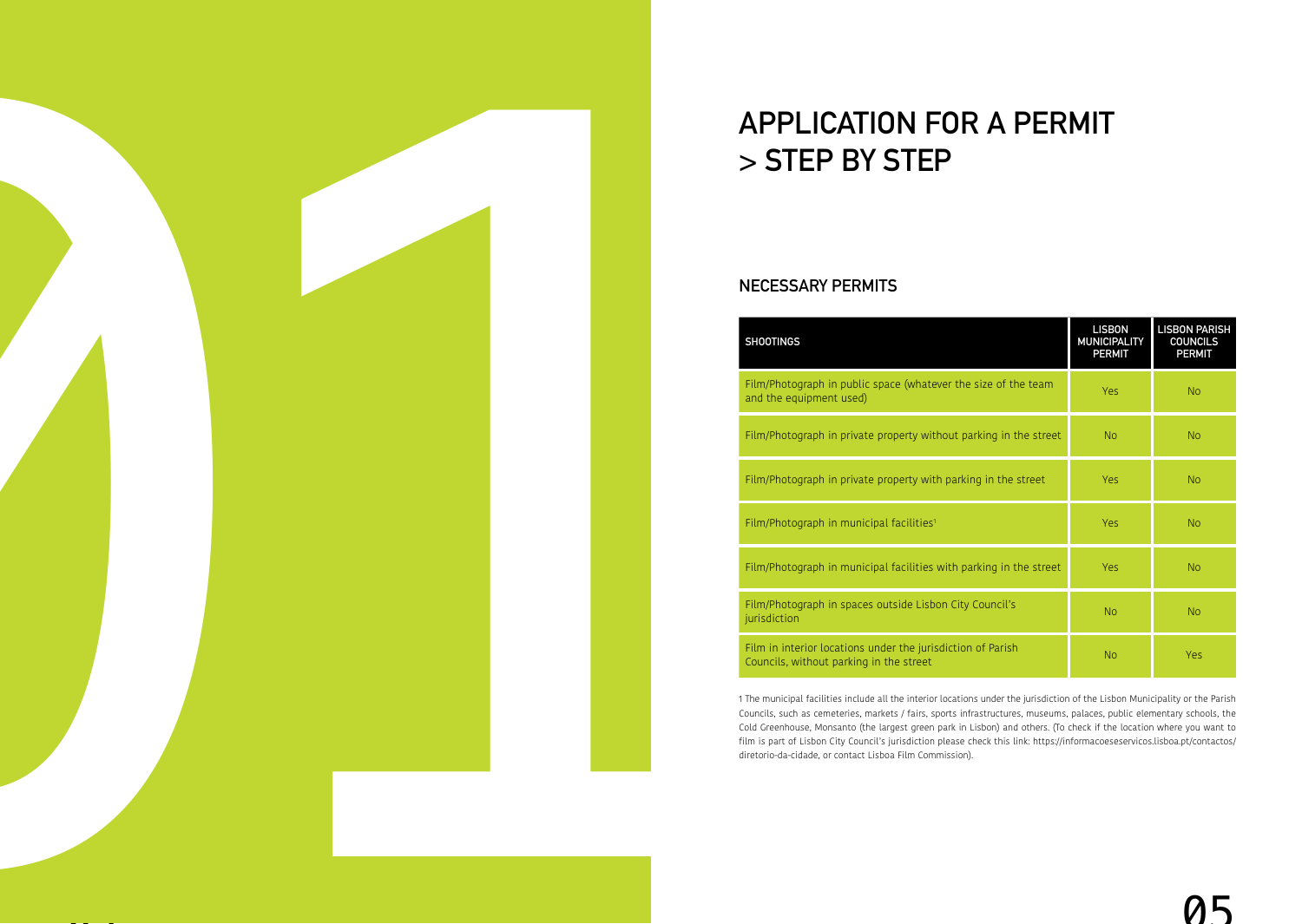#### **Activities that do not require a permit issued by the Lisbon City Council**

- · Filming or photographing for the purpose of informative/MEDIA coverage or other journalistic purposes in any press and media platforms, without any type of public space occupation nor reservation, pedestrian circulation troubling or traffic holds
- · Filming or photographing for private and non-commercial purposes as long as it does not imply public space occupation
- · Filming or photographing in spaces which are not under the jurisdiction of the Lisbon City Council

# **FEES APPLIED**

The Lisbon Municipality fixes fees for filming in public space, as well as other fees, like the Noise Permit, which are updated annually, and also prices for filming in municipal facilities, among others.

| FILMING/PHOTOGRAPHY                                                                  | <b>FEES</b>                                                                                         |
|--------------------------------------------------------------------------------------|-----------------------------------------------------------------------------------------------------|
| Permit                                                                               | 409,50€ (per application)                                                                           |
| Simple Permit                                                                        | 178€ (per application)                                                                              |
| Public space occupation (including shooting set, parking reservation and<br>removal) |                                                                                                     |
| Up to $10m²$                                                                         | 58,08€                                                                                              |
| From 10m <sup>2</sup> to 100m <sup>2</sup>                                           | 4,15€                                                                                               |
| Superior to 100m <sup>2</sup>                                                        | 2,05€                                                                                               |
| Noise Permit (see other attached noise fees in the Table of the municipal<br>fees)   | 169,55€                                                                                             |
| Filming in municipal facilities                                                      | $128,86€ + VAT$ (minimum<br>price per hour. The price<br>may be higher depending<br>on the project) |

#### **How to pay**

- · In cash, check or ATM reference. In this case, the proof of the payment must be sent to the e-mail iniciativa.lisboa@cm-lisboa.pt, identifying your name, EIN/SSN or business registration number as well as the number of the process. You can pick up your permit in person at the Entrecampos Lisboa Desk .
- · All the fees related to the Parish Councils must be paid at the respective entities, namely the occupation of indoor and outdoor spaces' fees.

# **HOW TO APPLY**

You can apply by e-mail or in person at the front desk Iniciativa Lisboa (iniciativa.lisboa@ cm-lisboa.pt), by sending the form for Filming/ Photo Shoot with the necessary documents. This form allows you to apply for a filming/photo shoot permit in one document.

For assistance on how to fill the form and for any other questions, you can contact Lisboa Film Commission (in case of productions with municipal support), or DGEPP - municipal service responsible for public space and licences (in case of productions without municipal support).

#### **Documents to attach to the form**

- · ID of the applicant;
- · Documents proving the legitimacy of the applicant;
- · Copy of the production company's business certificate or copy of the individual taxpayer's card;
- · Liability insurance (covering any damages caused during the shooting), issued by an entity authorized by the ASF, the national insurance authority (www.asf.com.pt);
- · Descriptive memory of the production: Description of the filming/photo shoot; Equipment and structures used (with pictures enclosed);

Description of generators and noise cancelling methods in case of noisy filming; Maps pointing the specific location of the filming, parking reservations, set clearance, temporary traffic holds, and all equipment and structures to be installed you may use the app http://lxi.cm-lisboa.pt;

- · Copy of the authorization of other image rights;
- · Copy of the notification to local residents and businesses.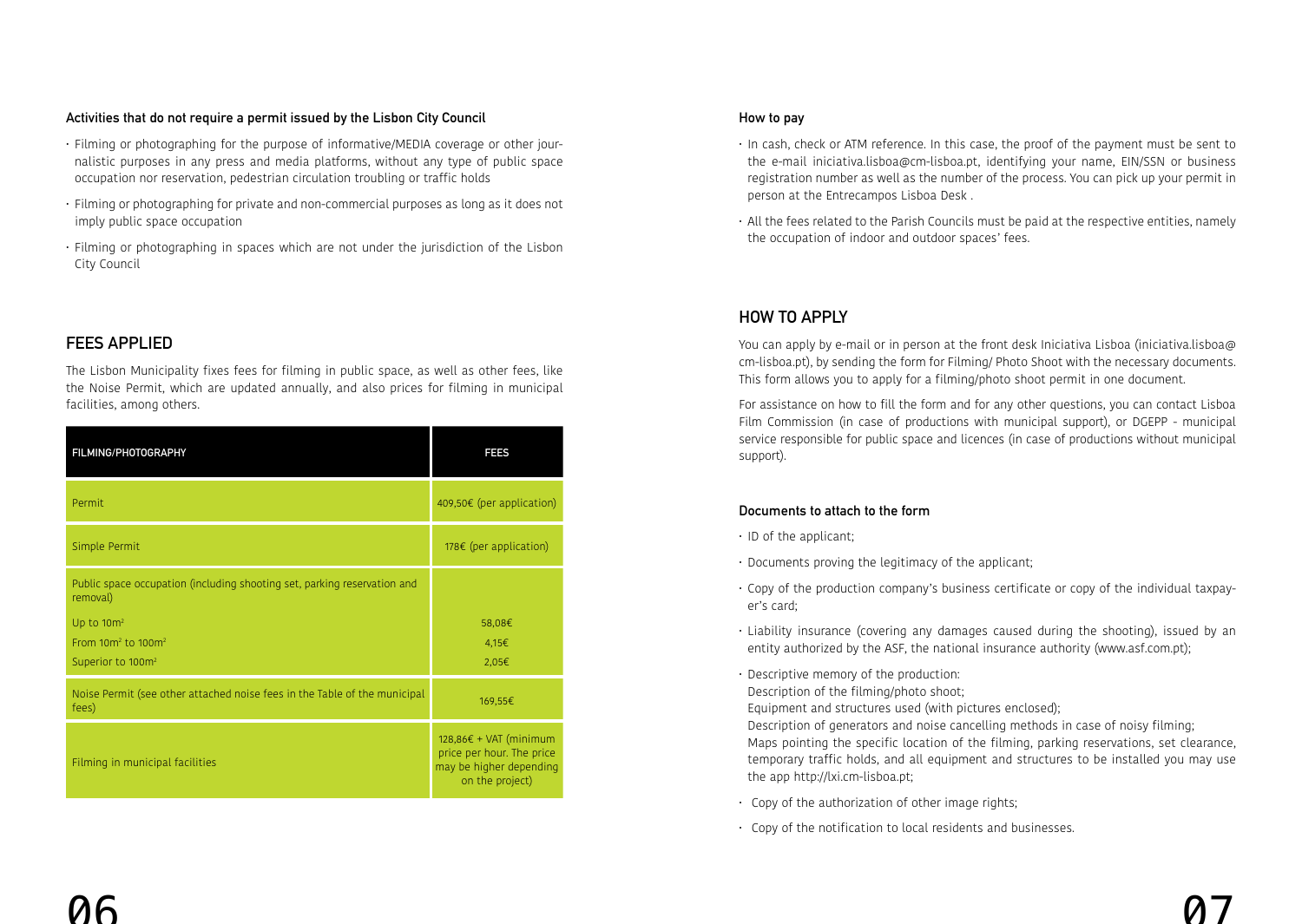#### **Simple Permit**

The Simple Permit is applied to filming/photo shoots that meet the next requirements:

- · Filmimg/photo shoots are not carried out in certain historical squares or parks;
- · Filmimg/photo shoots that have to be completed within 7 (seven) days maximum;
- · Filmimg/photo shoots that can be done between 8AM and 8PM;
- · Crew consists of 10 people or less;
- · It is allowed the use of camera, tripod, light reflector, microphone/sound equipment, which does not entail a Noise Permit;
- · Parking reservations/removal of any type of vehicles, regardless of their purpose are not allowed;
- · Filmimg/photo shoots do not entail of any type of public space occupation;
- · The shooting must start after paying the respective fees.

The shooting cannot be carried out if the chosen locations are already reserved for another event.

Access the forms through the link: https://informacoeseservicos.lisboa.pt/servicos/detalhe/ filmagens-e-sessoes-fotograficas

| <b>TYPE OF PRODUCTION</b>                   |                                                                  | <b>FORMS</b>                                                                                            | <b>OTHER DOCUMENTS</b>                                                                                                                   |
|---------------------------------------------|------------------------------------------------------------------|---------------------------------------------------------------------------------------------------------|------------------------------------------------------------------------------------------------------------------------------------------|
| Productions<br>with<br>municipal<br>support | Productions with<br>relevant cultural<br>or artistic<br>interest | Form for filming/photo shoot<br>(Permit or Simple Permit)<br>Form for applying for municipal<br>support | Documents attached to the<br>filming/photo shoot form<br>File containing detailed<br>information about the<br>project                    |
|                                             | Educational<br>Institutions                                      | Form for filming/photo shoot<br>(Permit or Simple Permit)                                               | Documents attached to the<br>filming/photo shoot form                                                                                    |
|                                             | Non-profit<br>organizations                                      | Form for filming/photo shoot.<br>(Permit or Simple Permit)                                              | Documents attached to the<br>filming/photo shoot form<br>(Non-profit organizations<br>bylaws, descriptive memory<br>of the project, etc) |
| Productions<br>without municipal support    |                                                                  | Form for filming/photo shoot<br>(Permit or Simple Permit)                                               | Documents attached to the<br>filming/photo shoot form                                                                                    |

# **DEADLINES: APPLICATION ANALYSIS AND PERMIT ISSUING**

#### **Analysing the application**

After receiving the form with all the necessary documents, the decision of the Lisbon City Council will be announced within 3 work days (counting from the day after the application is submitted).

The applications submitted less than 3 days prior to the filming risk to be turned down.

#### **Issuing the permit**

The production company will be informed about the fees to be paid and the permit is issued immediately after the payment.

#### **Application withdrawal**

The application withdrawal or cancellation of some locations can be done by sending an e-mail to dgepp.temporarias@cm-lisboa.pt. An administrative fee will still be charged.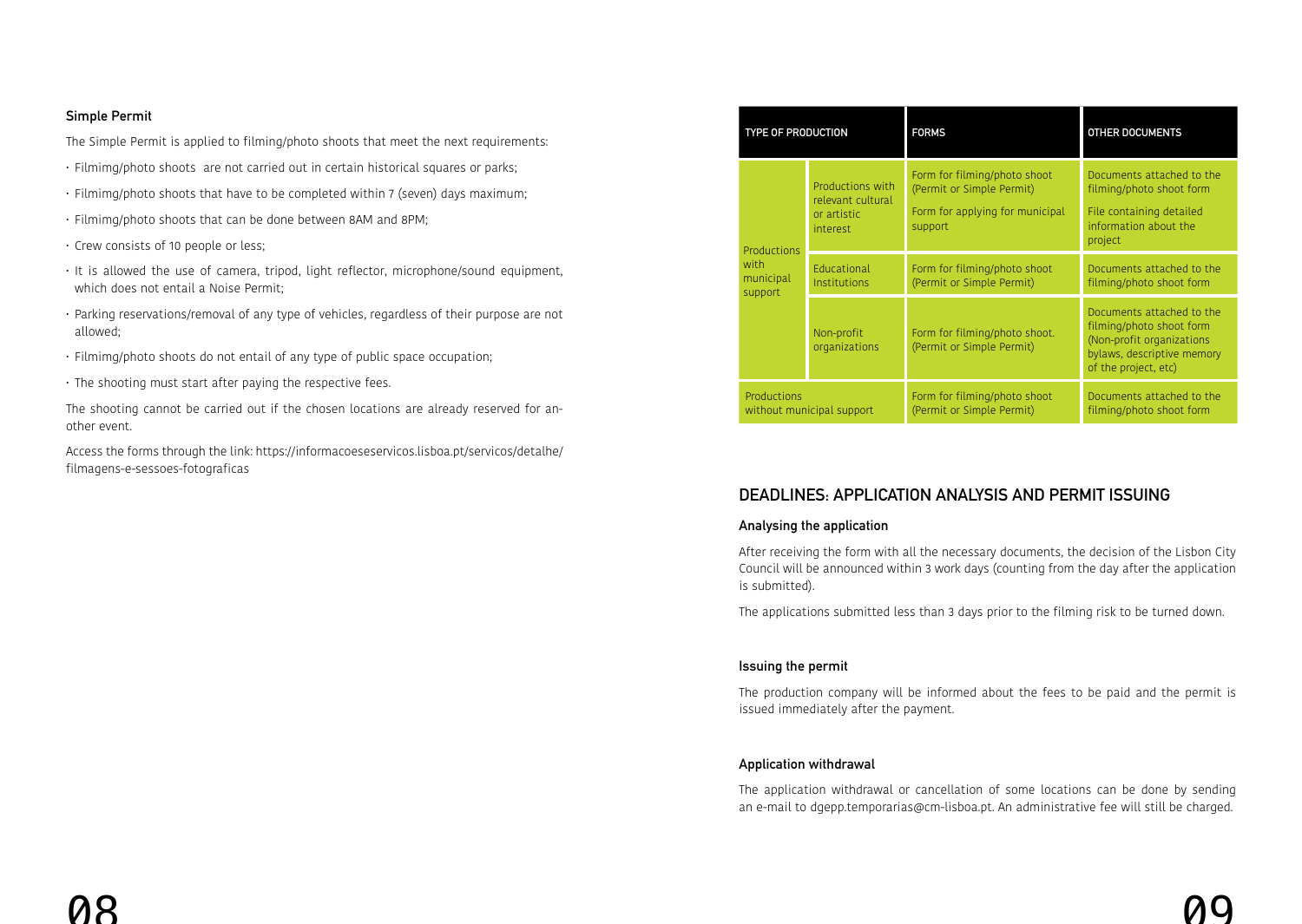# **APPLICATION FOR MUNICIPAL SUPPORT** APPLICATION FOR MUNICIPAL<br>
SUPPORT<br>
MON-FINNOIS, SUPPORT ON<br>
MON-FINNOIS, CHANGING, CHANGING<br>
CHANGING STREET FURNITURE, CHANGING STREET FURNITURE, CHANGING STREET FURNITURE, CHANGING STREET FURNITURE, CHANGING STREET FUR

# **NON-FINANCIAL SUPPORT/FEES EXEMPTIONS/DISCOUNTS**

Film and TV productions can apply for municipal support.

Shootings done by Non-profit organizations and by Educational Institutions (students) can benefit from tax exemptions and municipal facilities discounts.

In case the production is considered to have municipal interest, artistic or technical quality and showcases the city of Lisbon, according to the criteria defined by the municipal Regulations, other municipal support can be given:

- · Exemption from public space occupation fees and other municipal fees (like the Noise Permit);
- · Permit to film in a municipal facility;
- · Promotion and distribution of the production on the channels available at the Lisbon City Council;
- · Premiere of the film in a municipal facility;
-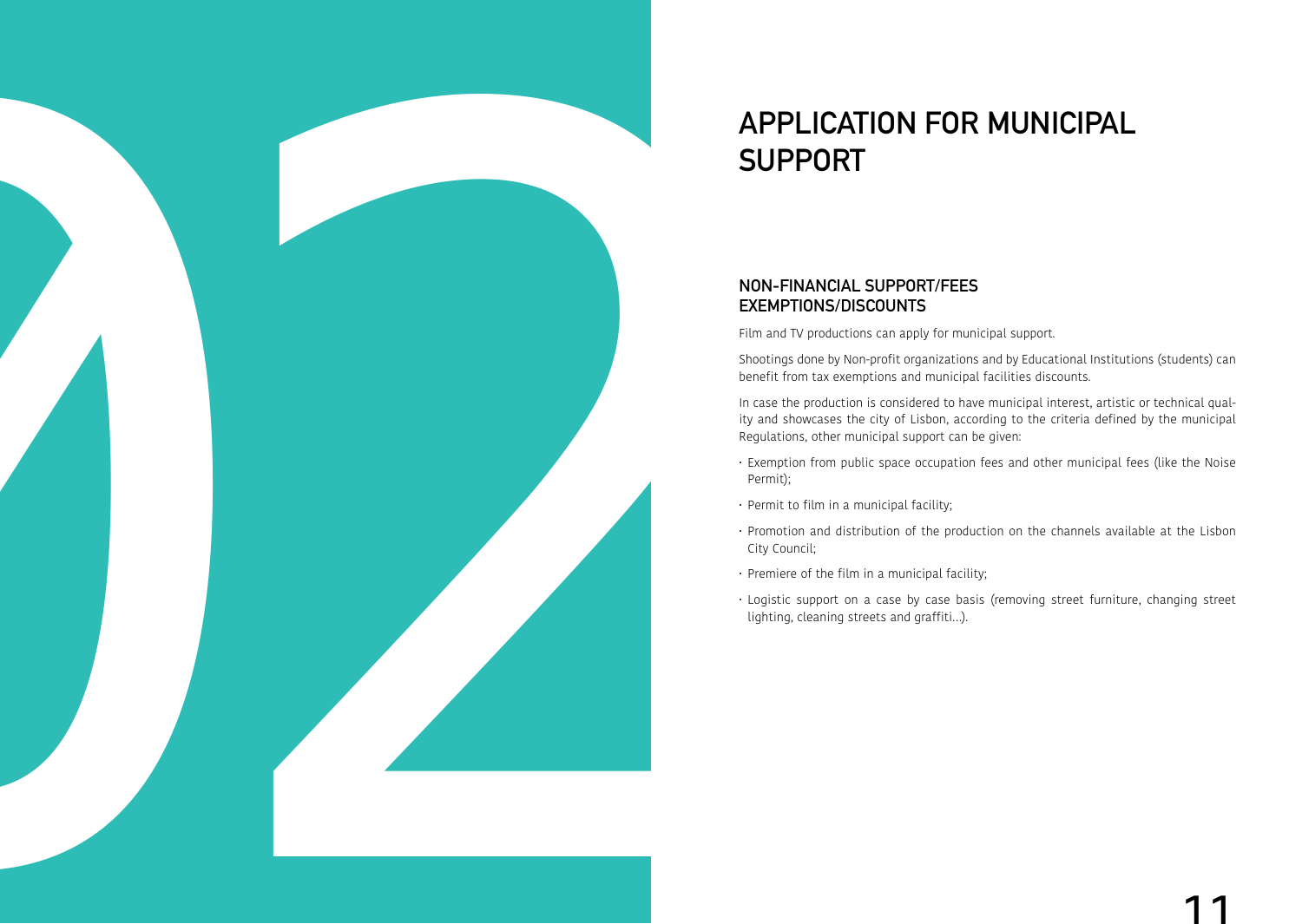| <b>PRODUCTIONS</b><br>THAT CAN ASK FOR MUNICIPAL SUPPORT  | <b>PRODUCTIONS</b><br>WITHOUT MUNICIPAL SUPPORT |
|-----------------------------------------------------------|-------------------------------------------------|
| Feature films, Short Films and Documentaries <sup>1</sup> | Commercials                                     |
| Television series and web-series <sup>1</sup>             | TV entertainment programs                       |
| Shootings by Educational Institutions                     | Soap operas                                     |
| Shootings by Non-profit associations                      | Music videos                                    |

1 Those considered to have cultural and artistic interest, approved by the Deputy Mayor for Culture.

**Important** The services provided by the Fire brigade, Police and Parish Councils must be paid for by all productions, including those carried out by Educational Institutions and Non-profit organizations (see page 19).

Applications for municipal support/fees exemptions must be sent in 15 work days prior to submitting the filming/photo shoot application. The dossier of the project must be annexed with the following documents:

· Synopsis or descriptive memory;

· Script;

- · Cast & crew members;
- · Promoting and financing entities;
- · Overall production budget and estimate of the expenses in Lisbon;
- · Declarations of support attributed by other entities;
- · Film distribution strategy;
- · Description of the locations (daily film schedule in public space with approximate area occupation).

The Form to apply for municipal support and the dossier of the project must be sent to Lisboa Film Commission by e-mail: lisboafilmcommission@cm-lisboa.pt, or in person.

Lisboa Film Commission analyzes the potential cultural and artistic interest of the project. Once received a positive feedback, the fees exemptions requested by the production company must be approved by the Municipal Department of Finance.

If the non-financial support asked for (public space fees exemptions and other fees) has a value higher than 10 000 euros, the production company has to register at BDAA (Support Attribution Data Basis), through the Form of support attribution for external entities.

When there is a request for a paid parking reservation, Lisboa Film Commission informs the EMEL (Municipal Parking Management Company) of the support granted by Lisbon City Council in order to obtain EMEL's authorization and parking exemption.

If you wish to cancel the filming request, you will have to send this information to the email dgepp.temporarias@cm-lisboa.pt, with cc to lisboafilmcommission@cm-lisboa.pt.

#### **The granting of support requires**

- · Mention "With the support of the Lisbon City Council" in the credits of the film/photographs
- · Inclusion of the logos of the Lisbon City Council and Lisboa Film Commission
- · Copy of the film
- · Graphic material (poster)
- · Notification of the premiere day and the release date in cinemas or TV channels.

To download the logos of Lisbon City Council, go to the link: https://www.lisboa.pt/municipio/camara-municipal/identidade-grafica For the LFC logos access the link: https://economiaeinovacao.lisboa.pt/lisboa-film-commission

## **FINANCIAL SUPPORT**

For applications for financial support, please check the link: http://www.cm-lisboa.pt/polo-cultural-gaivotas-boavista/loja-lisboa-cultura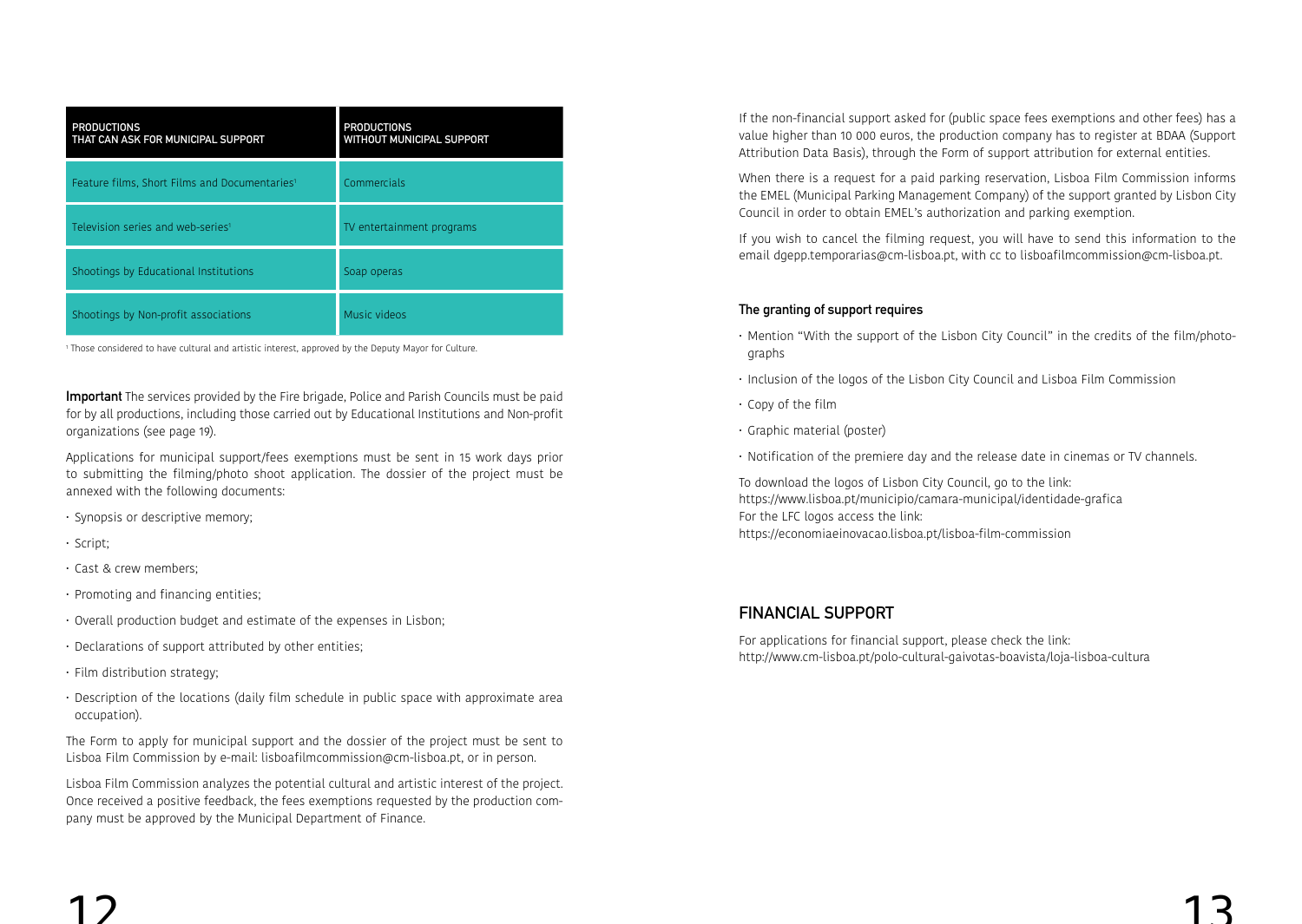# **WHILE FILMING**

# **CHOICE OF LOCATIONS**

The website https://www.lisboa.pt/ of the Lisbon City Council has information on locations and spaces (municipal, state or private) that can be helpful in the research:

Per facility: https://informacoeseservicos.lisboa.pt/contactos/diretorio-da-cidade

Lisboa Film Commission informs about the feasibility of filming in certain municipal locations, according to the particular needs of the production. The visit to the venues depends on the availability of Lisboa Film Commission and of the venues themselves, namely those under the jurisdiction of Parish Councils.

The same website provides the contacts of the locations and spaces assigned to entities external to the Municipality, allowing producers to contact them directly. If the location or space sought by the producer is not on the website, Lisboa Film Commission is available to assist. WHILE FILMING<br>  $\frac{1}{2}$  subsequent conditions<br>  $\frac{1}{2}$  subsequent conditions and the subsequent conditions of the subsequent conditions of the subsequent conditions of the subsequent conditions of the subsequent condit

Once a location matches what is being sought, we recommend that producers first confirm that the access to it and its use is easy, and that they check the surrounding environment (schools, hospitals, churches, etc.) so it will match the project's needs.

For areas with higher demand, the City Council defines a minimum period of 7 consecutive days in which no filming is allowed in the same public space.

In order to verify the availability of the public space, the following websites may be con-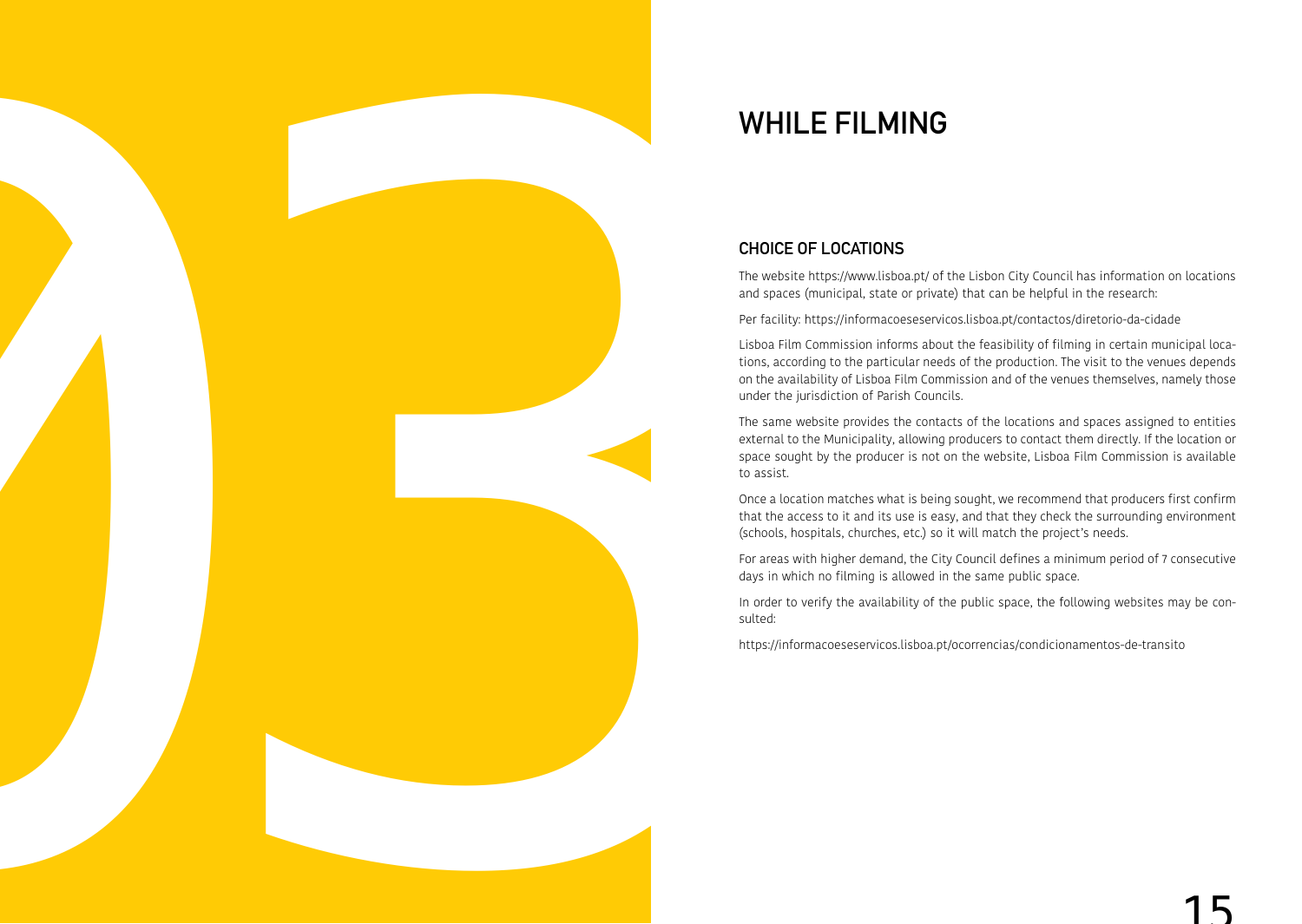# **FILMING IN PRIVATE PROPERTY OR OTHER PUBLIC LOCATIONS (OUT OF MUNICIPAL JURISDICTION)**

To obtain authorization for filming in public and private non-municipal spaces, it is necessary to address the request to the respective entities.

This is the case when filming in hospitals, churches, universities, prisons, public transport, or any other private or public space, that is not under the municipal jurisdiction, it is therefore necessary that the producers contact these places directly to learn about the filming conditions, request authorizations and possible payments.

Likewise, the Lisbon City Council may request the authorization for filming/photo shoots and temporary occupation of non-municipal spaces before issuing the municipal permit.

#### Some examples:

- · Jerónimos Monastery and Belém Tower (DGPC Directorate General for Cultural Heritage);
- · Discoveries Monument and Compass Rose (EGEAC Municipal Company of Lisbon's Cultural Spaces);
- · Part of the riverside zone (APL Zone Port of Lisbon, and ATL Zone Lisbon Tourism Association);
- · Coastal area, use of boats (Captaincy of Lisboa); Parque EXPO (Lisbon City Council, but with some private areas);
- · Parish Councils spaces (public fountains, markets, fairs, cemeteries, etc.).

# **INFORMING LOCAL RESIDENTS**

Whenever there is an occupation of greater impact on the local community, which may change the access to the public space for its local residents and businesses, it is essential to inform the surrounding community, before the filming begins, about what will happen on set, identifying themselves and providing a contact.

This can be done through a notification in the mailboxes, local shops and Parish Councils, giving special attention to the inconveniences caused by the use of parking spaces. Upon application, the producer will have to attach a copy of this notification.

You may find a notification template on our website: http://www.cm-lisboa.pt/fileadmin/SERVICOS/Temas/Informacao\_moradores.pdf

## **PARKING AND TRAFFIC HOLDS**

As a rule, Lisbon City Council only assigns a maximum of 5 parking spaces for technical/ support vehicles, for each shooting location (50m2 ).In exceptional cases, and when appropriately justified in the descriptive memory, a bigger area can be attributed. In this case, the request must be sent in 10 days prior to the shooting.

#### **Parking for local residents**

The producer must guarantee alternative parking for the residents affected by the shooting, in a public or private car park, free of charge. To guarantee parking for the residents, the producer must contact the Parish Council.

#### **Parking for production companies**

Whenever an alternative is possible, priority should be given to the parking of technical vehicles outside the most crowded and busy areas (where the shooting takes place), and therefore the vehicles must park in the surrounding area.

The reservation of parking for technical vehicles, the reservation of cleaning of the set and the traffic holds require the presence of the police, whose services must be paid for by the producer. Its presence ensures the reservation of parking spaces, and road and pedestrian safety.

Parking vehicles on the sidewalk or the center of roundabouts is not authorized, according to the Rules of the Road.

#### **Parking fees chared by EMEL (Municipal parking management company)**

If the space occupied is in a time-restricted parking zone, please proceed to EMEL's front desk after the issue of the filming/photo shoot permit to pay for the respective fees.

You can check the prices at the EMEL website: www.emel.pt/pt/onde-estacionar/via-publica/tarifarios/

The circulation of vehicles in areas with restricted access and historical neighborhoods has to be reduced to the bare minimum necessary for the production. For the access of technical vehicles, please identify the license plates and send them to the e-mail bairroshistoricos@emel.pt.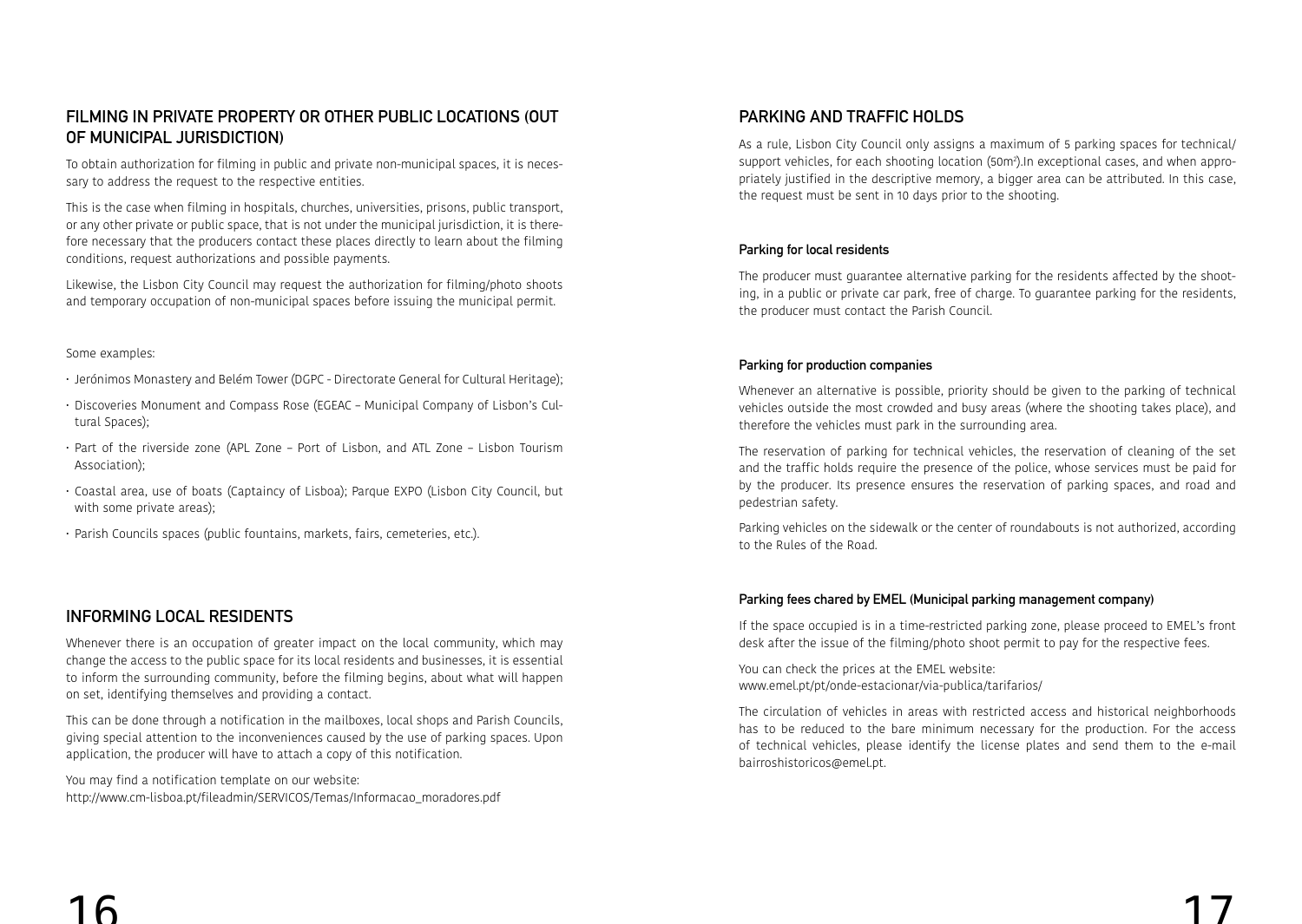#### **Reduced emissions zone (ZER)**

The Reduced Emissions Zones' (ZER) main goal is to reduce the concentration of pollutants in cities. Light and heavy vehicles cannot access certain areas on work days between 7am and 9 pm.

Access the website of the Lisbon City Council to learn more: https://informacoeseservicos.lisboa.pt/servicos/detalhe/zona-de-emissoes-reduzidas-zer

#### **Temporary traffic holds**

Temporary traffic holds are coordinated by an on-site police force and require the authorization of the Traffic and Mobility Management Municipal Department. A maximum of 2 to 3 minutes is allowed, preferably on weekends and in certain areas with less traffic.

## **INSTALLING EQUIPMENT AND STRUCTURES**

In case of the use of cranes, scaffolding or other lifting platforms or furniture, the producer will have to inform about the characteristics of the equipment and its implantation. In these cases it is necessary the presence of the police authorities to ensure pedestrian and road safety.

At night or in conditions of low visibility these equipments and structures should be properly marked.

During setup and removal, the noise or any other inconveniences should be minimized.

# **AERIAL SHOOTINGS**

Authorizations to shoot with drones or other unnamed aerial vehicles always require authorization from the ANAC - National Civil Aviation Authority and AAN - National Aeronautical Authority. Just like a permit for public space occupation issued by the Lisbon City Council, ANAC also considers that this activity requires an airspace reservation authorization to ensure air safety.

For more information on drone shootings and to apply for authorizations please visit: www.voanaboa.pt

The restrictions imposed by the Data Protection Act may also apply. (National Data Protection Commission – www.cnpd.pt)

# **NOISE**

If the filming / photo shoot involves noisy activity (troubling noise), it should be mentioned in the descriptive memory, as well as the identification of the mechanical, electrical or sound amplification equipment or others (f.ex.firearms, explosives, pyrotechnical material) to be used and the description of the planned noise cancelling methods. Noise should always be kept at a minimum. Filming should always ensure compliance with the General Noise Regulation.

For filming near sensitive locations at night - from 9 pm to 9 am - or on weekends and holidays, you must apply for a noise permit. It is advised that every scene involving considerable noise should be done during daytime.

# **PUBLIC LIGHTING**

Public lighting needs should be indicated in the form for filming, mentioning dates, times and the length of needs for public lighting.

Electricity needs must be requested directly to EDP (Portuguese Electricity Company).

Any use of electrical equipment or any other infrastructures in a municipal facility must be carried out by their staff or at least with its supervision.

# **PRESENCE OF THE POLICE AND SUPPORT OF THE FIRE BRIGADE**

The police presence is needed for any filming where there are likely to be public safety issues, like shots taking place on a public road, cycling paths or pedestrian zones, whenever is mentioned in the permit issued by the Traffic and Mobility Management Municipal Department. The same applies in case of reservation of parking spaces for technical vehicles, set cleaning and traffic holds.

The production company must contact the police (Municipal Police or Public Security Police/Traffic Division) in advance and ask for their services directly. This must be paid for separately, according to the Ordinance 298/2016, Novembre 29, depending on the shifts of the policemen.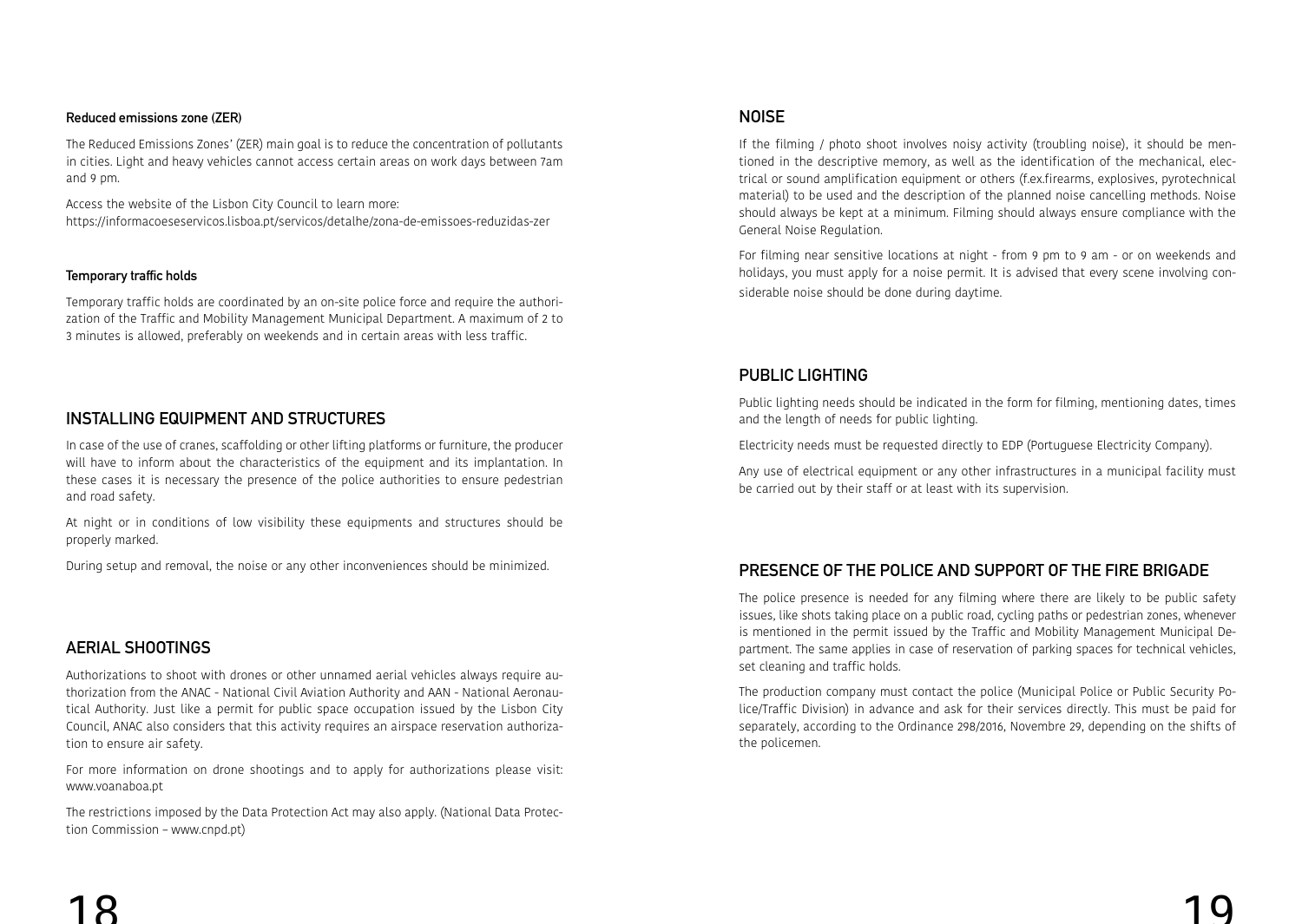#### **Fire brigade**

A fire brigade is needed in case the logistics of the production require a fire prevention team for special effects, like rain, fireworks, explosions or others.

All productions, including those of educational institutions, must pay for the services of the Police and the Fire Brigade, even if fees exemption was granted.

# **ANIMALS ON SET**

The participation of animals in public places is subject to a prior request. Animals used for filming must be covered by insurance, must be provided with all safety and welfare conditions, and their participation may not present risks to the health and safety of others. Their use implies a risk assessment by municipal services. In all the places where the animals are a water fountain and a feeder must be placed.

The immediate cleaning of animal waste must also be guaranteed by the producer.

#### Necessary documents:

- · Medical documentation of all animals involved;
- · Declaration issued by the responsible veterinarian attesting to the good health and housing conditions of the animals;
- · Declaration issued by the organizer of the event confirming that it meets the animal's welfare requirements;
- · Liability insurance;
- · Licensing document of the animals transport vehicles;
- · Pre-authorization granted by the DGAV (Directorate General of Food and Veterinary) to hold the event, as well as indication of the date and the exact place of its accomplishment.

# **FIREARMS, EXPLOSIVES, AND PYROTECHNICAL MATERIALS**

The use of firearms (shots) requires an authorization from the Department of Weapons and Explosives of the the Police, at the address: depaex@psp.pt.

For more information please go to the link: https://seronline.psp.pt/psp/login.pdc#

The Police takes on a series of responsibilities like the verification and control the firearms' licenses and their legitimacy, as well as certain activities carried out by authorized entities or persons.

Production teams must respect the locations used. The production company will be responsible for any damages that may be caused in the public or municipal spaces during filming, being obliged to maintain them under the proper conditions of cleaning and conservation in which they were found.

Cleaning costs and water services may be charged to the production company, by the Municipality or the Parish Councils.

The setup of catering tents in the public space is forbidden.

# **WEATHER DAY**

If the meteorological conditions do not allow the scheduled shooting to take place, the applicant has to request the Lisbon City Council to put off the shooting to another day, minimum three work days apart.

# **INSURANCE AND RESPONSIBILITY ON SET**

The issue of a permit for filming requires a liability insurance (covering property and third parties damages), that includes the period of setup and removal.

The permit will only be issued when the producer sends a certificate of the insurance. The liability insurance has to be issued by an approved entity by the ASF, Insurance Supervision Authority, (www.asf.com.pt)

All precautions must be taken not to damage the public and municipal space. Otherwise, the production company will be responsible for the expenses related to the damages caused during shootings (pavement, street furniture, green space, traffic signs, etc.).

Lisboa Film Commission must be immediately notified of any damage that is caused during the filming.

In case of disrespect of these obligations, the Lisbon City Council has the right to suspend the filming.

# **SHOOTING SUPERVISION**

The police officers and the different municipal services may carry out inspections to verify the legitimacy of the permits.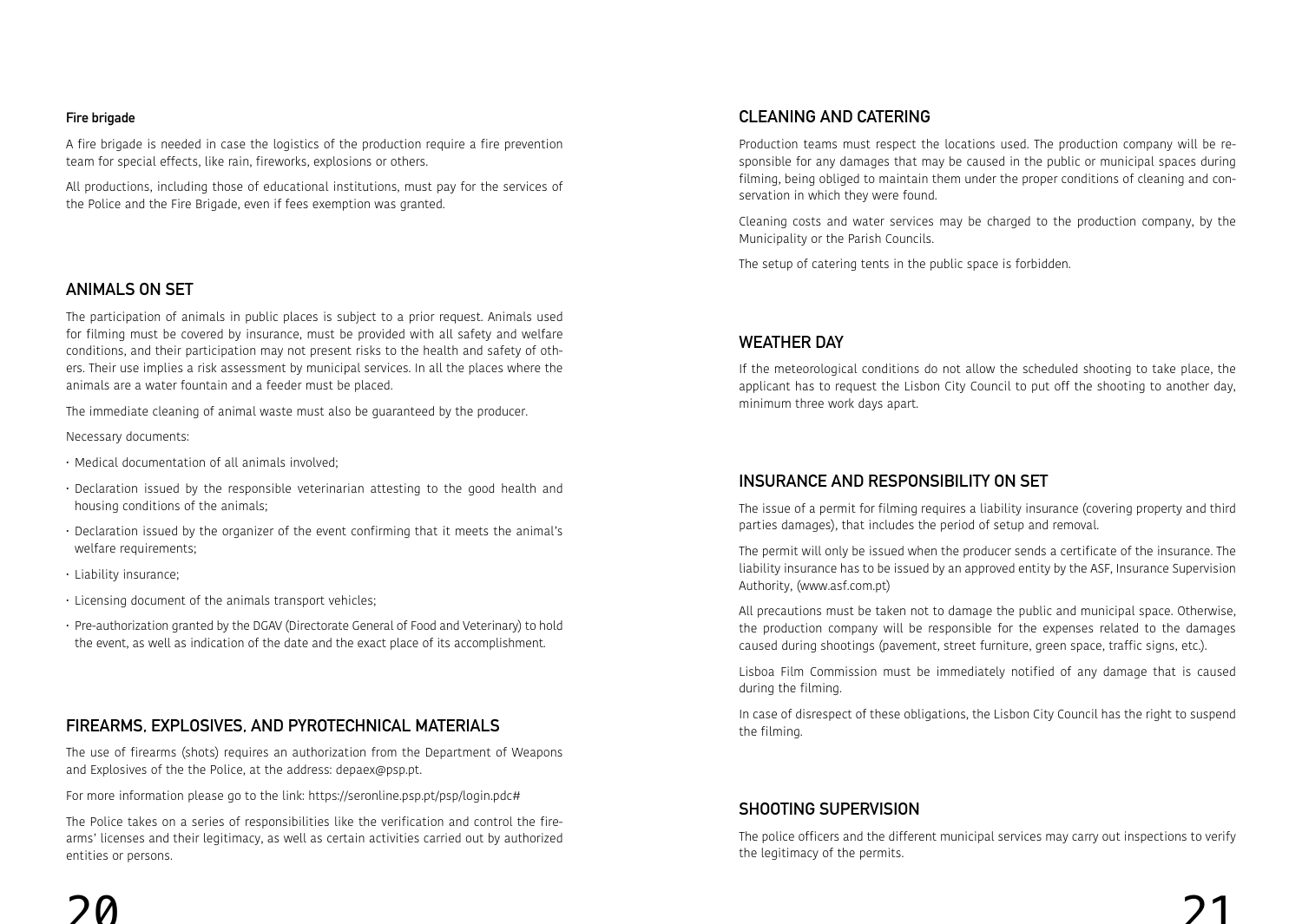# **IMAGE RIGHTS AND COPYRIGHTS**

No image right is claimed for public heritage under the responsibility of the Lisbon City Council. If the production company wishes to use images or videos of Lisbon from the Municipal Archive, an authorization must be requested.

Other image rights may be claimed when the public heritage is not under the jurisdiction of the Lisbon City Council.

Copyright must be protected. Their owners must authorize the use of their works.

Companies and film professionals shooting in the city of Lisbon must obey the Labour Legislation and People and Goods Safety rules, as well as other legislations that may apply during the filming activity, for which they are completely responsible, being disclaimed that Lisboa Film Commission and the Lisbon City Council will not take any responsibility for their non-compliance.



\* Counting from the work day after your application

BIL - Service Desk Iniciativa Lisboa<br>LEC - Lisbon Eilm Commission